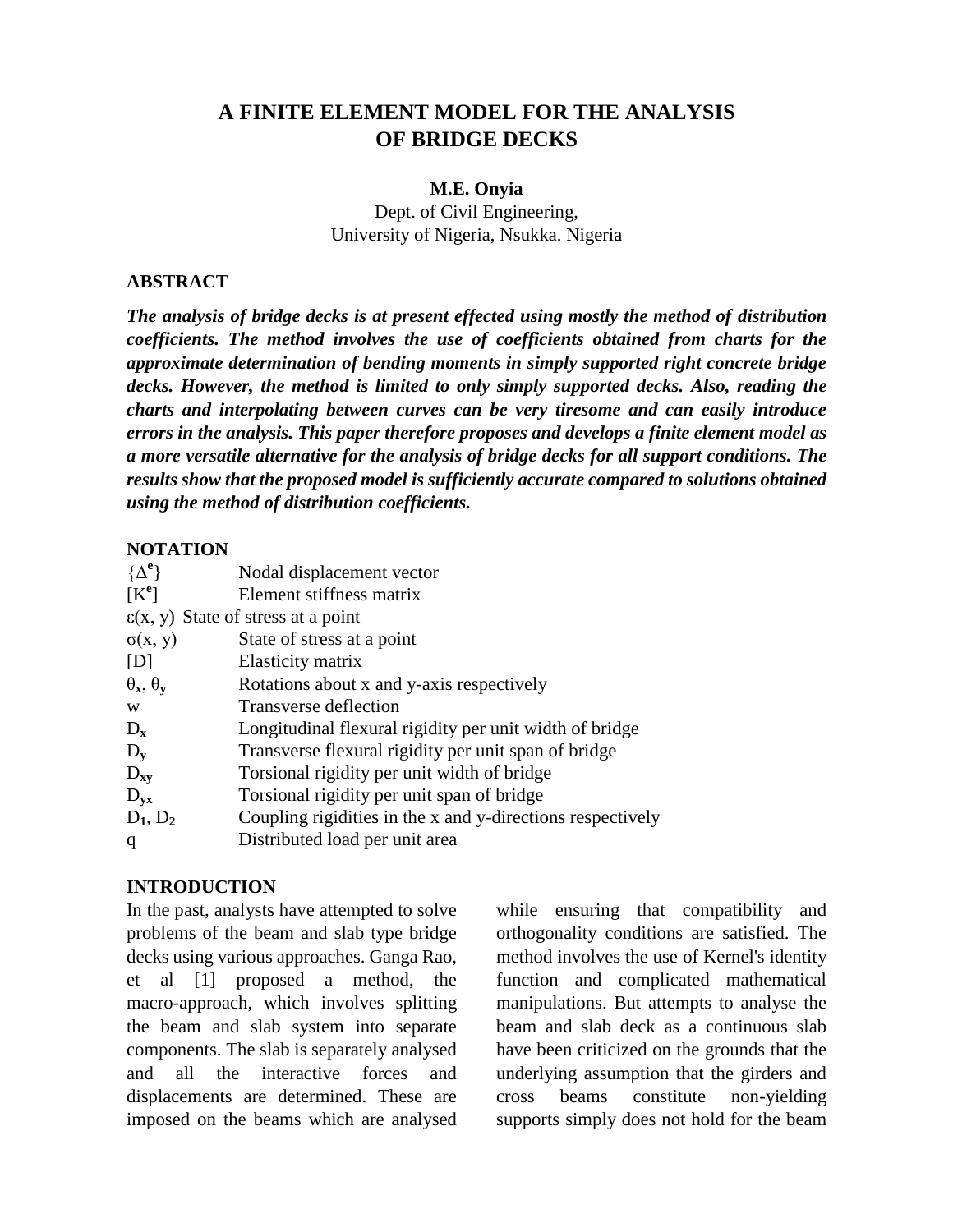and slab deck. The beams actually yield to pressure in the transverse direction. The longitudinal and transverse beams can be viewed as ribs that serve to stiffen the bridge deck and are deformable in the transverse direction. At best, the system can be treated as a deck that is continuous over deformable or elastic beams, [2].

The method of distribution coefficients, often employed by structural engineers for the analysis of beam and slab decks, is an approximate method that replaces the structure under study by an equivalent elastic system. This equivalent system is obtained by transforming the stiffnesses of a number of beams into a uniformly distributed system of the same overall stiffness. The width of the distributed system is given by the number of original beams multiplied by their spacing. This equivalent width may be different from the original width of the structure.

Cussens and Pama [3] prepared design curves based on a series solution of the partial differential equation for the deflection w of an orthotropic plate:

 $D_x \frac{\partial^4}{\partial x^2}$ д  $\partial^4$ д  $\frac{\partial^4 w}{\partial y^4} = p(x, y)$  (1) where 2H is the torsional rigidity of the

bridge deck given by:  $2H = D_{xy} + D_{yx} + D_1 + D_2(2)$ 

They showed that if values of the distribution coefficients  $K_{mx}$  and  $K_{mv}$  can be found from their design curves, the moments may be determined as follows:

longitudinal moment  $M_x = K_{mx} M_{xmean}$  (3) Transcerse moment  $M_{\rm v} =$ 

$$
\left(\sqrt{\frac{D_y}{D_x}}\right) K_{my} M_{xmean} \tag{4}
$$

so that both bending moments  $M_x$  and  $M_y$ are now expressed in terms of the product of a distribution coefficient and the mean longitudinal moment.

The method of distribution coefficients is approximate, since the charts were prepared on the basis of nine terms of the series solution of the partial differential equation (1) stated above, [3].

The method is limited to simply supported decks. Also, reading the charts and interpolating between curves can be very tiresome and can easily introduce errors in the analysis.

This paper therefore aims at the development and application of a more versatile approach to bridge deck analysis using a finite element model.

## **A Finite Element Model**

The proposed model involves the representation of the slab by rectangular plate finite elements and the beams by undimensional beam elements. In order to simulate the T-beam action of the deck, the centroidal surfaces of the plate elements and the beam elements are considered joined together at the corresponding nodes by members that are assumed to be of infinite stiffness, so that no curvature of these connections can occur. (See Fig. 1). This assumption implies that at these nodes, in addition to plane sections remaining plane, the displacements of the plate and the displacements of the beam may be related to each other, so that at the plate-beam connections there is only one independent node. Therefore the number of independent nodes, and thus equations, is the same as that in a grillage representation. Thus the simplicity of the grillage representation is combined with the sophistication of the finite element approach.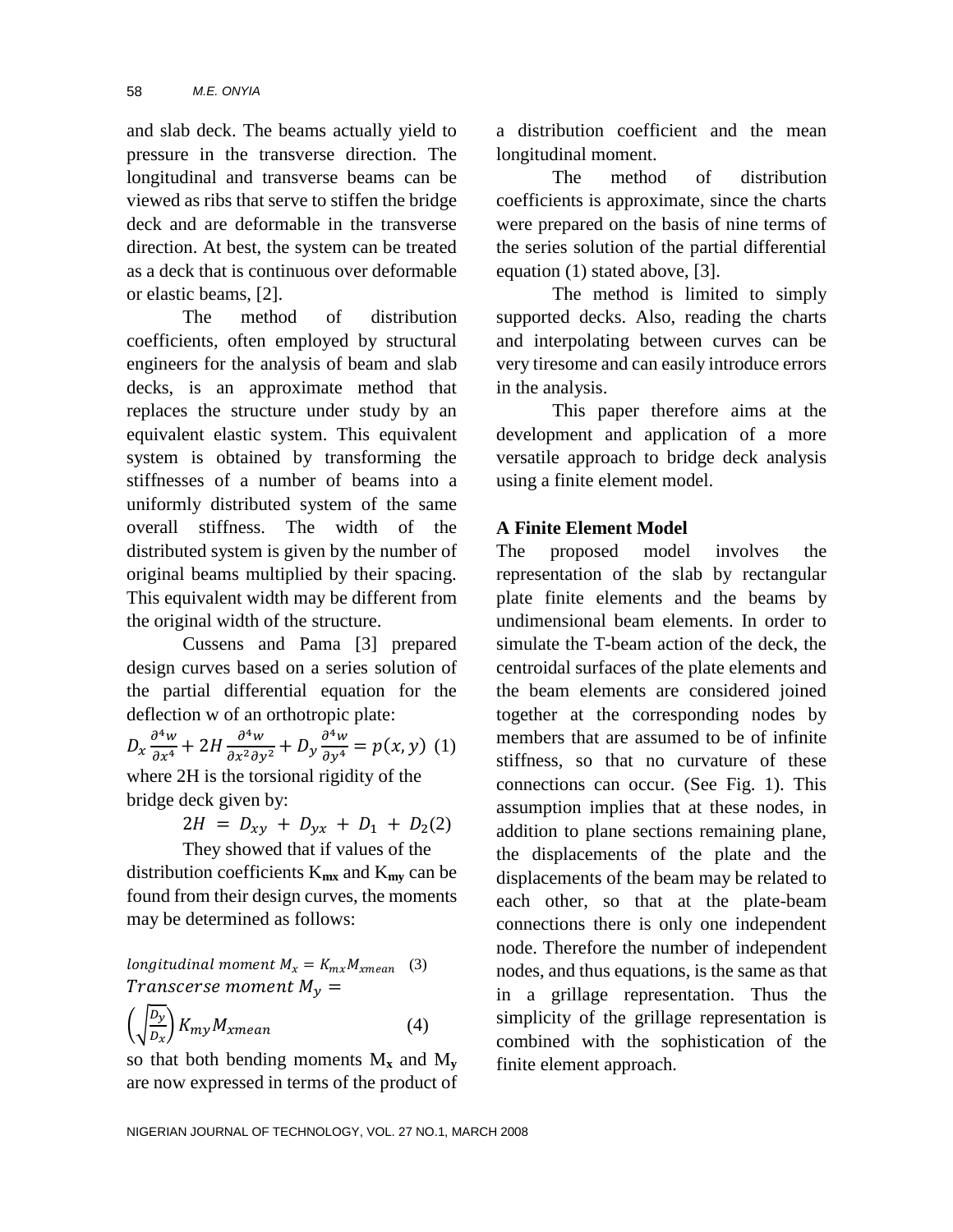

(a) Beam-plate system



*Fig. 1 Beam-plate structure idealisations*

The matrix displacement method of analysis is used. The continuum structure is divided into a number of sub-regions, called finite elements, which are assumed to be interconnected at the nodal points only. Approximate displacement functions are assumed over each finite element. Displacement compatibility conditions are satisfied and the governing equilibrium equations that are generated are solved to yield the unknown nodal displacements. Once the displacements are known, the strains may then be evaluated from the strain-displacement relations, and finally the stresses are determined from the stress-strain relations.

The slab of the T-beam bridge deck is represented by non-conforming but complete rectangular plate bending elements with three degrees of freedom per node (w,  $\theta_x$ ,  $\theta_y$ ) and a cubic displacement model, (Fig. 2). Studies by Gallagher [4] showed that this element is efficient and yields solutions of acceptable accuracy.



*Fig. 2 Co-ordinate system for the plate element*

A suitable displacement function chosen for the rectangular plate bending element is:  $W = a_1 + a_2x + a_3y + a_4x^2$  $a_6y^2 + a_7x^3 + a_8x^2y + a_9xy^2 + a_{10}y^3$  $a_{11}x^3$ (5)

Although the chosen displacement function involves a discontinuity of cross slope at inter-element boundaries, and is said to be non-conforming, it is nevertheless used for the rectangular plate bending element since it has been found to exhibit good convergence, [5].

The beams of a T-beam bridge-deck are idealized by one-dimensional beam elements, (Fig. 3).



*Fig. 3 Co-ordinate system for the beam element*

#### **Element Stiffness Matrix**

The above displacement function defines displacement  $\Delta(x, y)$  at any point in the rectangular finite element:

$$
\{\Delta(x, y)\} = \begin{Bmatrix} w \\ \theta_x \\ \theta_y \end{Bmatrix}
$$
 (6)

The nodal displacement  $\{\Delta^e\}$  can be obtained by substituting the coordinates of the element in  $\{\Delta(x, y)\}.$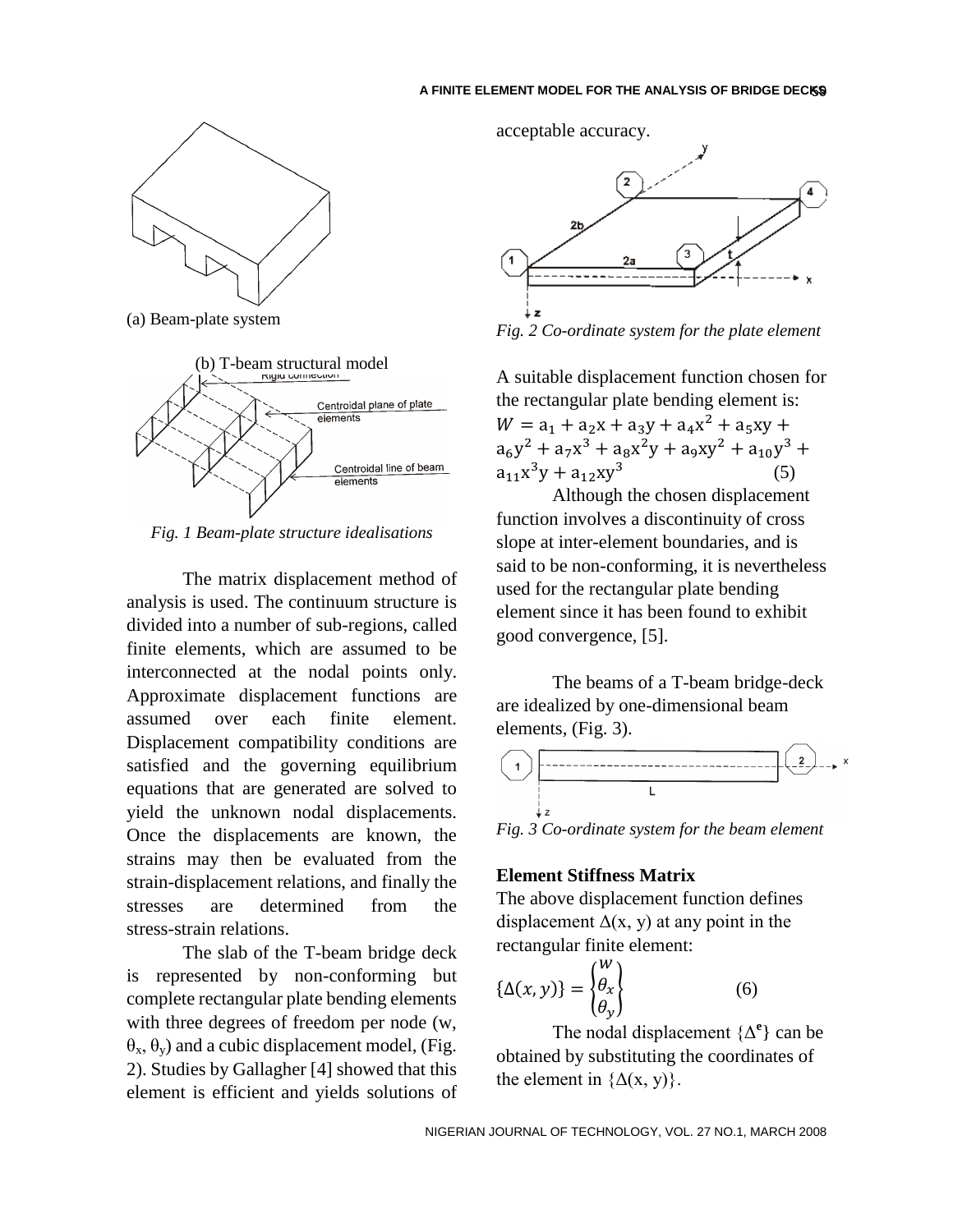*M.E. ONYIA* 60

$$
\{\Delta^e\} = \begin{cases} \Delta(x_1, y_1) \\ \Delta(x_2, y_2) \\ \Delta(x_3, y_3) \\ \Delta(x_4, y_4) \end{cases}
$$
 (7)

The state of strain at any point  $\varepsilon(x, y)$  is expressed by the curvatures and twist:

$$
\{\varepsilon(x,y)\} = \begin{cases}\n-\frac{\partial^2 w}{\partial x^2} \\
-\frac{\partial^2 w}{\partial y^2} \\
2\frac{\partial^2 w}{\partial x \partial y}\n\end{cases}
$$
\n(8)

 $\{\epsilon(x, y)\}\)$  can be related to nodal displacements  $\{\Delta^e\}$ :

$$
\{\varepsilon(x, y)\} = [B] \{\Delta^e\} \tag{9}
$$

where  $[B]$  is  $(3\times13)$  matrix for the rectangular plate element, [6].

The internal 'stresses' are the bending and twisting moments. Thus, the state of stress can be represented by:

$$
\{\sigma(x,y)\} = \begin{Bmatrix} M_x \\ M_y \\ M_{xy} \end{Bmatrix}
$$
 (10)

From the constitutive relationship:

$$
\{\sigma(x, y)\} = [D] \{\varepsilon(x, y)\}\tag{11}
$$

where [D] is the elasticity matrix.

$$
[D] = \begin{Bmatrix} D_x & D_1 & 0 \\ D_1 & D_y & 0 \\ 0 & 0 & D_{xy} \end{Bmatrix}
$$
 (12)

The element stiffness matrix  $[K^e]$ 

can be obtained by replacing the internal stresses  $\{\sigma(x, y)\}\$  with statically equivalent nodal forces [F**<sup>e</sup>** ].

By applying the principles of virtual work, we derive the element stiffness matrix to be:

$$
[K^{e}] = \frac{\int}{\nu} [B]^T [D] [B] dvol \qquad (13)
$$

or, for the plate bending finite element, we have that:

$$
[K^e] = \int_A [B]^T [D][B] dA \tag{14}
$$

 $\left\{\n\begin{array}{ccc}\n\end{array}\n\right\}$  (9)  $\left\{\n\begin{array}{ccc}\n\end{array}\n\right\}$  (9) The nodal forces are obtained using. the same principle.

> Explicit expressions for the element stiffness matrix for an orthotropic material and the element load vector for the plate bending finite element have been evaluated by Zienkiewicz [5].

Stiffness matrix for the beam element may be obtained directly from the well-known slope deflection equation, [7]

## **Numerical Example**

 $\{\sigma(x, y)\} = [D] \{\epsilon(x, y)\}$  (11) A T-beam bridge deck is simply supported (1) at opposite ends. There are 4 longitudinal girders of size  $250$ mm  $\times$  300mm deep and 4 transverse ribs of size  $250$ mm  $\times$   $200$ mm deep, spaced as shown in Fig. 4

(12)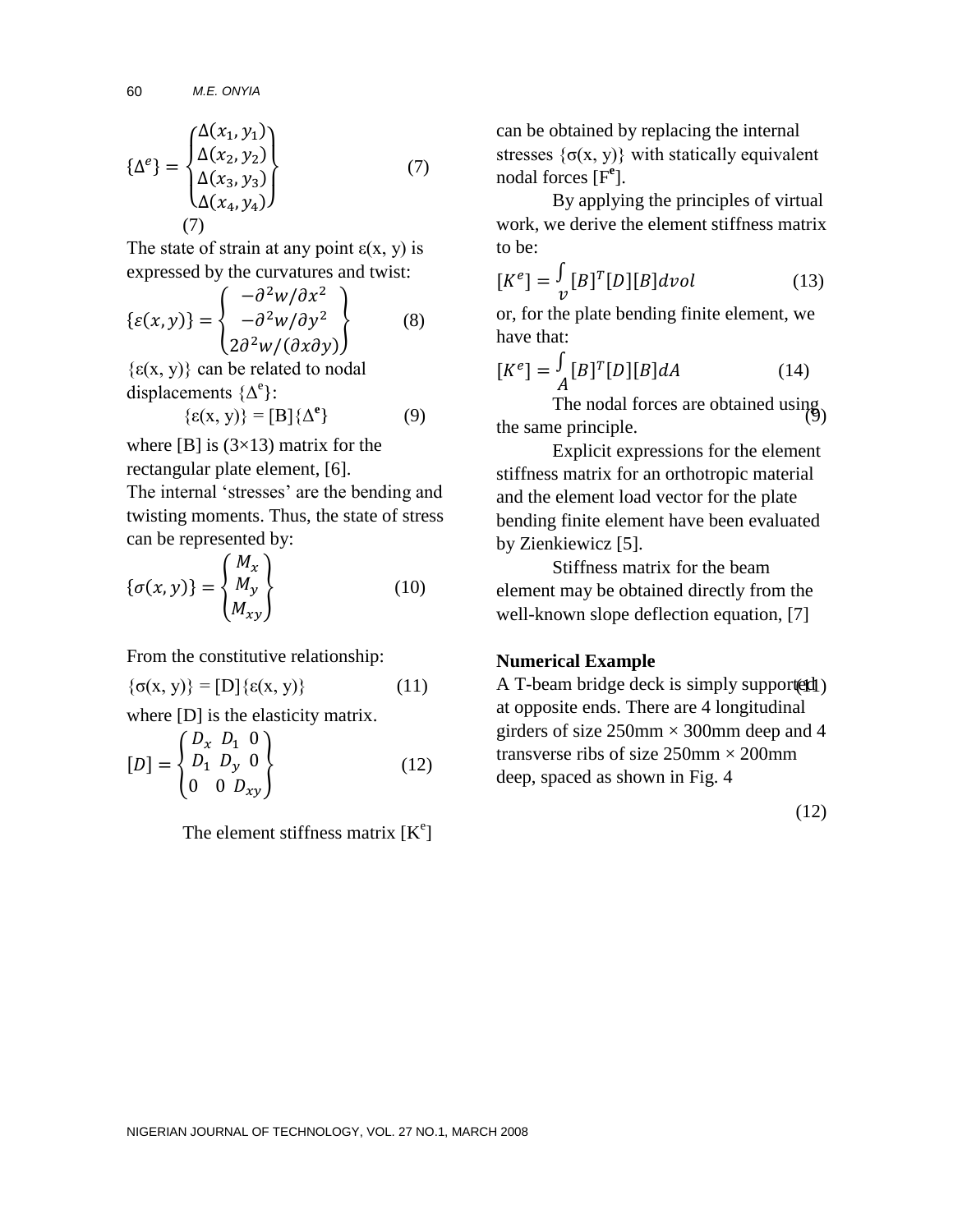

*Fig. 4 T-beam bridge deck-plan*

The bridge deck was analysed using uniformly distributed loads and a central point load as

- (a) a simple slab deck, and
- (b) a T-beam bridge deck (i.e. with girders and cross beams)

The results are presented in the Table below:

| Method       | Deflection, W          | Moment, $M_{x}$ | Moment, $M_{\rm v}$ | Deflection, W at       | Moment, $M_x$   |
|--------------|------------------------|-----------------|---------------------|------------------------|-----------------|
|              | at centre span         | at centre of    | at centre of        | centre of edges        | at centre of    |
|              | (x qa <sup>4</sup> /D) | span $(x qa2)$  | span $(x qa2)$      | (x qa <sup>4</sup> /D) | edges $(x qa2)$ |
| Finite       | 0.01302                | 0.12507         | 0.01043             | 0.01359                | 0.12904         |
| Element      |                        |                 |                     |                        |                 |
| Distribution | 0.01306                | 0.12509         | 0.01045             | 0.01361                | 0.12907         |
| Coefficients |                        |                 |                     |                        |                 |
| % Difference | 0.31                   | 0.02            | 0.19                | 0.15                   | 0.02            |

**Table 1:** Simple slab deck (Uniform load, q)

**Table 2:** Simple slab deck (Central Point Load, p)

| Method                       | Deflection, W<br>at centre span<br>(x qa <sup>2</sup> /D) | Moment, $M_{x}$<br>at centre of<br>span $(x p)$ | Moment, $M_v$<br>at centre of<br>span $(x p)$ | Deflection, W<br>at centre of<br>edges (x $qa^2/D$ ) | Moment, $M_x$<br>at centre of<br>edges $(x p)$ |
|------------------------------|-----------------------------------------------------------|-------------------------------------------------|-----------------------------------------------|------------------------------------------------------|------------------------------------------------|
| Finite<br>Element            | 0.03238                                                   | 0.52062                                         | 0.29016                                       | 0.03123                                              | 0.03037                                        |
| Distribution<br>Coefficients | 0.03242                                                   | 0.52074                                         | 0.29060                                       | 0.03127                                              | 0.03039                                        |
| % Difference                 | 0.12                                                      | 0.02                                            | 0.15                                          | 0.13                                                 | 0.07                                           |

**Table 3:** T-beam Bridge deck (Uniform load, q)

| Method |                      |                 |                 | Deflection, W   Moment, $M_x$   Moment, $M_y$   Deflection, W at   Moment, $M_x$ |                 |
|--------|----------------------|-----------------|-----------------|----------------------------------------------------------------------------------|-----------------|
|        | at centre span       | at centre of    | at centre of    | centre of edges                                                                  | at centre of    |
|        | $(x \text{ qa}^4/D)$ | span $(x ga^2)$ | span $(x ga^2)$ | $(x \text{ qa}^4/D)$                                                             | edges $(x qa2)$ |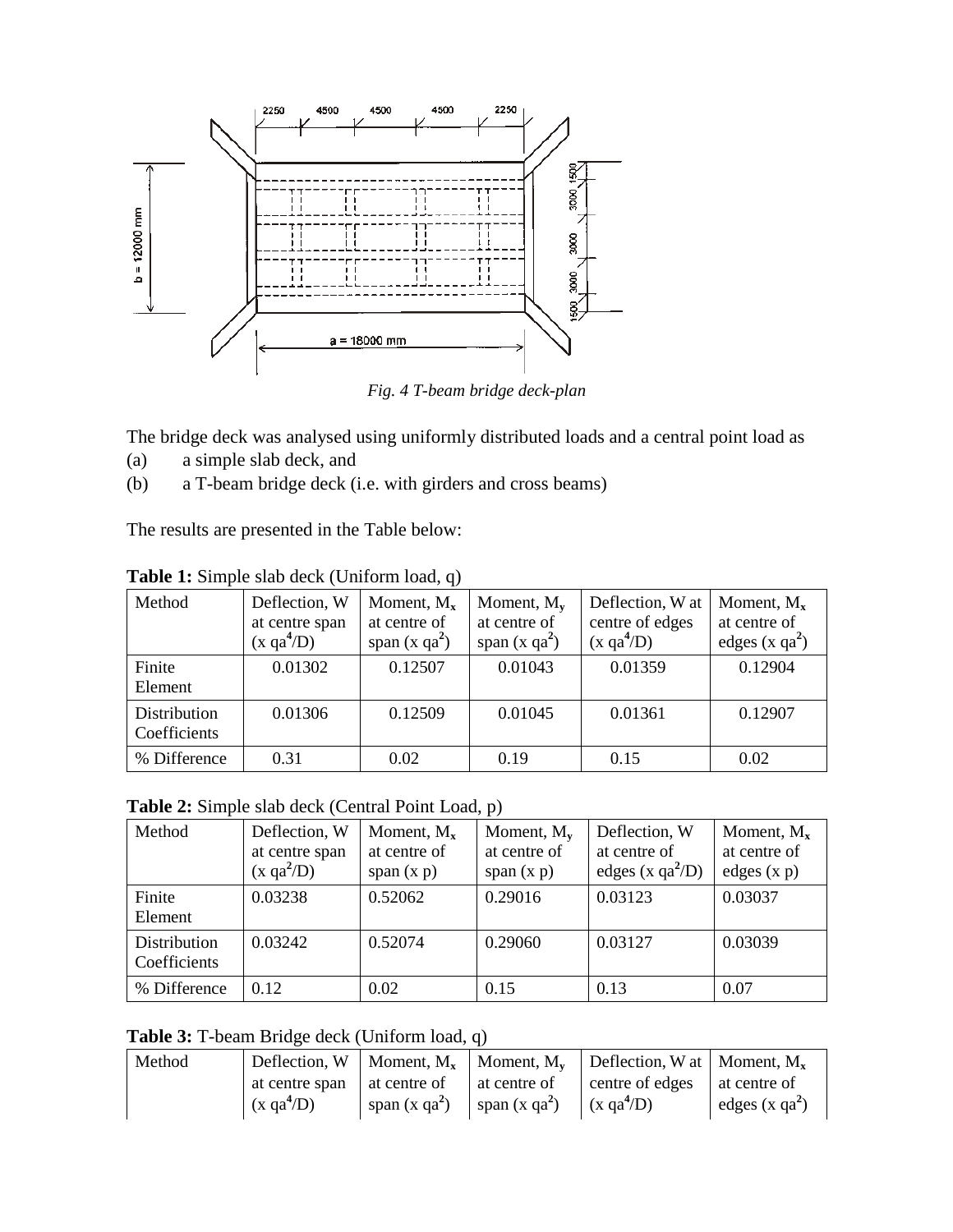| Finite                       | 0.01145 | 0.11020 | 0.01641 | 0.01166 | 0.11223 |
|------------------------------|---------|---------|---------|---------|---------|
| Element                      |         |         |         |         |         |
| Distribution<br>Coefficients | 0.01155 | 0.11090 | 0.01640 | 0.01170 | 0.11250 |
| % Difference                 | 0.87    | 0.63    | 0.06    | 0.34    | 0.24    |

**Table 4:** T-beam Bridge deck (Central Point Load, p)

| Method                       | Deflection, W                  |              |         | Moment, $M_x$  Moment, $M_y$ at  Deflection, W at  Moment, $M_x$ at |         |
|------------------------------|--------------------------------|--------------|---------|---------------------------------------------------------------------|---------|
|                              | at centre of span at centre of |              |         | centre of span $(x centre of edges (x centre of edges))$            |         |
|                              | $(x \text{ qa}^2/D)$           | span $(x p)$ | p)      | $qa^2$ /D)                                                          | (x p)   |
| Finite Element               | 0.02817                        | 0.47503      | 0.24727 | 0.02719                                                             | 0.27591 |
| Distribution<br>Coefficients | 0.02840                        | 0.47600      | 0.24748 | 0.02729                                                             | 0.27664 |
| % Difference                 | 0.82                           | 0.20         | 0.08    | 0.37                                                                | 0.26    |

# **DISCUSSION OF RESULTS AND CONCLUSION**

The Tables show that the finite element solutions of the bridge deck problem agree reasonably with the solutions obtained by the method of distribution coefficients, (less than 0.4% maximum mean difference). The proposed finite element model is therefore acceptable and clearly offers more attractions than the chart-based method of distribution coefficients presently in use in many design offices. Reading the charts and interpolating between curves can be very tiresome and can easily introduce errors in the analysis. On the other hand, the finite element method, being computer-based, is incomparably faster and less prone to errors. Again, it is not limited to only simple supports as in the method of distribution coefficients. It can analyse the deck for more complex support and loading conditions.

The versatility of the proposed model can be improved by including shear deformation in the formulation in order to cater for T-beam bridge decks with deep beams.

# **REFERENCES**

- 1. Ganga Rao, V.S. et al., (1975): Macro-approach for ribbed and grid plate system, J. Eng. Mech. Div., ASCE, pp. 25 - 43.
- 2. Just, D.J., (1979): Analysis of right beam and slab bridge decks, Synopsis 8254, Proc. Instn. Civ. Engrs., Pt. 2 Vol. 67, pp. 1131.
- 3. Cussens, A.R and Pama, RP., (1975): Bridge deck analysis, John Wiley & Sons Ltd, London.
- 4. Gallagher, RH., (1975): Finite element analysis: fundamentals, Prentice-Hall, Englewood Cliffs, New Jersey.
- 5. Zienkiewicz, O.C., (1977): The finite element method, McGraw-Hill Book Co., London, 3rd Revised ed.
- 6. Rockey, K.C., Evans, H.R, Griffiths, D.W. and Nethercot, D.A., (1983): The finite element method: A basic introduction for engineers, Collins Professional and Technical Books,